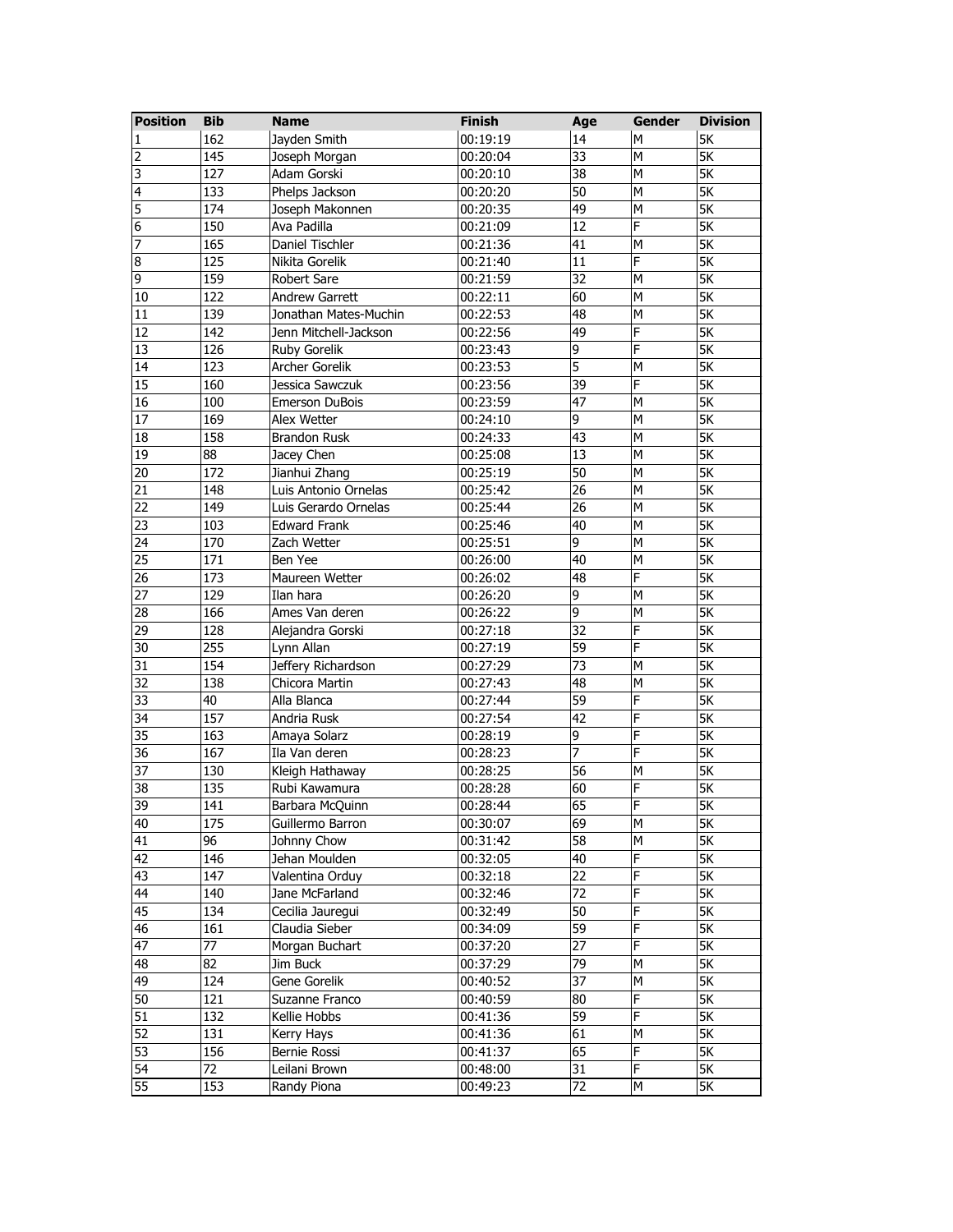| 56              | 152        | Ramona Piona               | 00:49:24      | 64  | ΙF            | 5K              |
|-----------------|------------|----------------------------|---------------|-----|---------------|-----------------|
| <b>Position</b> | <b>Bib</b> | <b>Name</b>                | <b>Finish</b> | Age | <b>Gender</b> | <b>Division</b> |
| 1               | 366        | John Paul Keenan           | 00:39:13      | 37  | M             | 10K             |
| $\overline{c}$  | 382        | Jeremy Weiss               | 00:39:19      | 41  | M             | 10K             |
| 3               | 378        | <b>Wolf Stephens</b>       | 00:47:17      | 12  | M             | 10K             |
| $\overline{4}$  | 374        | Max Mazin                  | 00:47:54      | 9   | M             | 10K             |
| 5               | 356        | Gilbert Flamino            | 00:49:56      | 58  | M             | 10K             |
| 6               | 369        | Mikhail Mazen              | 00:50:22      | 40  | M             | 10K             |
| 7               | 375        | Mary Meyer                 | 00:59:39      | 59  | F             | 10K             |
| 8               | 321        | Milo Bettinger-Shafer      | 01:16:23      | 10  | M             | 10K             |
| 9               | 377        | Padraic Shafer             | 01:16:26      | 43  | M             | 10K             |
| 10              | 446        | Alice Choi                 | 01:23:22      | 35  | F             | 10K             |
| <b>Position</b> | <b>Bib</b> | <b>Name</b>                | <b>Finish</b> | Age | <b>Gender</b> | <b>Division</b> |
|                 | 447        | Jonathan Labrum            | 01:00:22      | 38  | M             | 15K             |
| 2               | 448        | Brendan Lyons-Keefe        | 01:07:09      | 40  | M             | 15K             |
| 3               | 451        | <b>Christopher Vlasses</b> | 01:13:21      | 99  | M             | 15K             |
| $\overline{4}$  | 442        | Nicholas Aerni             | 01:18:02      | 29  | M             | 15K             |
| 5               | 449        | Patrick McAnaney           | 01:34:17      | 67  | M             | 15K             |
|                 |            |                            |               |     |               |                 |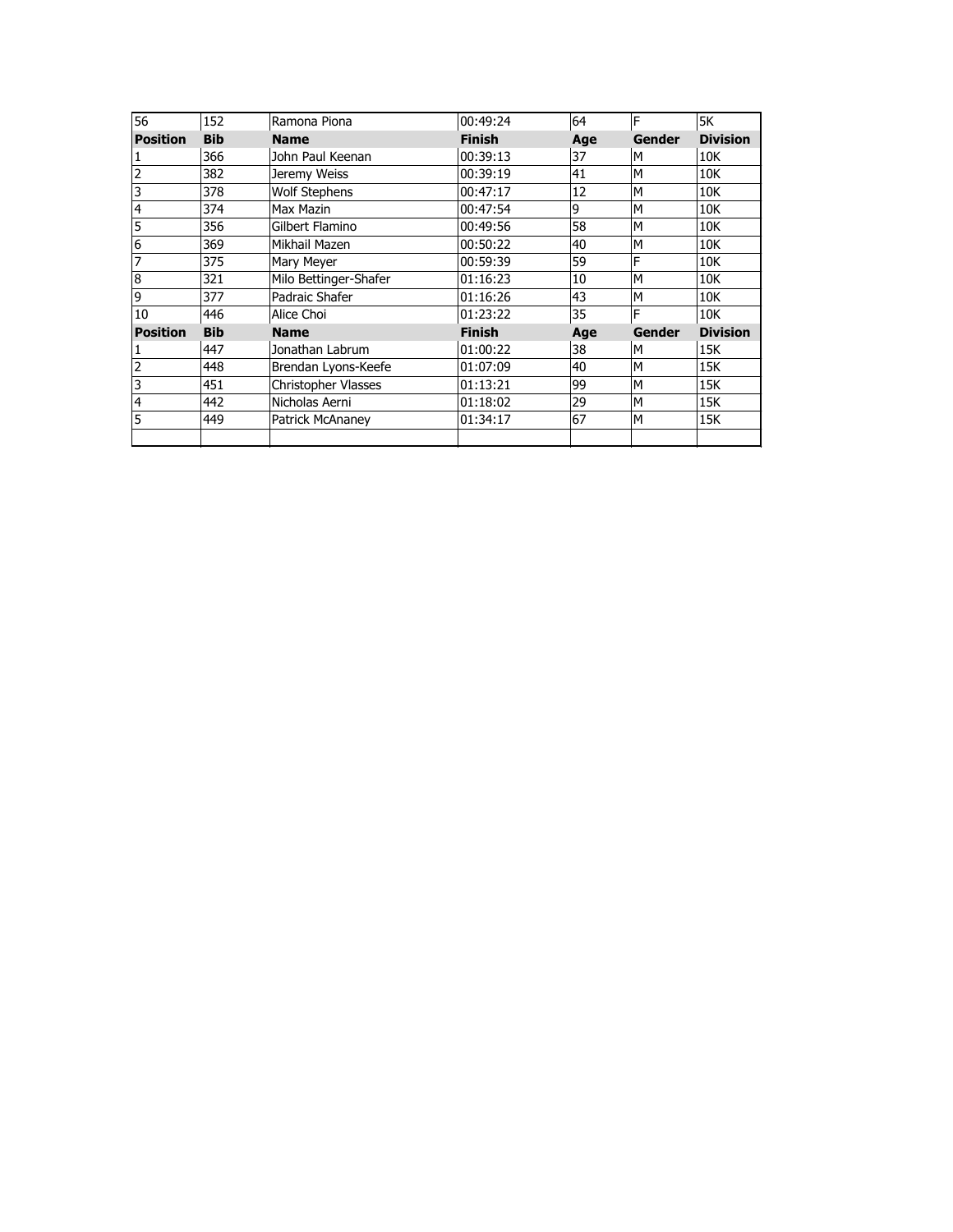| <b>City</b>         |
|---------------------|
| Albany              |
| Oakland             |
| San Francisco       |
|                     |
| Oakland             |
| Oakland             |
| San Ramon           |
|                     |
| Oakland             |
| San Leandro         |
| Berkeley            |
| Oakland             |
| Oakland             |
| Oakland             |
| Oakland             |
| Oakland             |
| Oakland             |
| Albany              |
| Oakland             |
| Castro Valley       |
|                     |
| Alameda             |
| <b>Rohnert Park</b> |
| Oakland             |
| Oakland             |
| Albany              |
| Oakland             |
| Kensington          |
| Albany              |
| Albany              |
| San Franciso        |
| Alameda             |
| Livermore           |
| Oakland             |
| Oakland             |
| Oakland             |
|                     |
| Albany              |
| Albany              |
| Berkeley            |
| Richmond            |
| Oakland             |
| Oakland             |
| San Francisco       |
| Oakland             |
| Rohnert Park        |
| El Sobrante         |
| San Pablo           |
| Oakland             |
| San Francisco       |
| El Sobrante         |
| Oakland             |
|                     |
| Oakland             |
| Oakland             |
| El Cerrito          |
| Oakland             |
| Oakland             |
| <b>Bay Point</b>    |